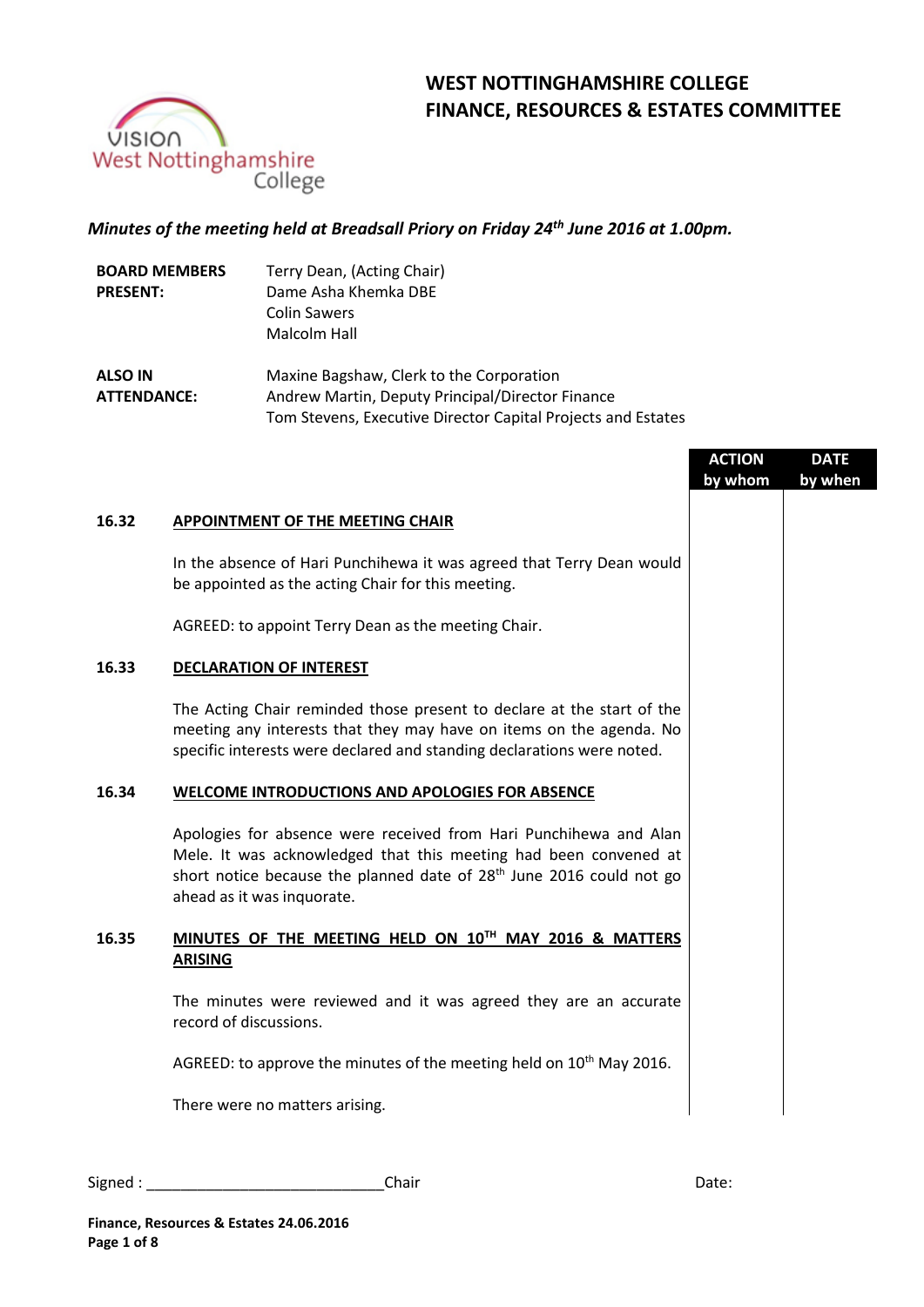#### **16.36 ACTION PROGRESS REPORT**

Members reviewed the update provided.

#### **16.37 DRAFT BUDGET 2016/17 & FINANCIAL FORECAST TO 17/18**

The Deputy Principal introduced this item and confirmed that the draft budget, including the key assumptions, picks up themes discussed as part of the residential strategy event. In terms of business planning, the team have looked at the likely impact of apprenticeship reforms and have also looked closely at previous performance. Key matters brought to members attention were:

- Across the course of the planning period income will increase in 16/17 to £55.2million. This is driven by apprenticeships growth (+ £2.375million) and an assumption of delivery within the new ESF programme (+ £1.499million) and fall away in 17/18 to £52million as a result of subcontract apprenticeship reductions (-£4.222million) offset by some increase within the College delivered WRT programme (+ £0.416million).
- Members' attention was drawn to the table at paragraph 18 which summarises the income assumptions. The 16-18 Further Education funding allocation utilised in the budget is £10.877million.
- Realistically in 16/17 the College is looking at a breakeven budget. Members noted the significant contribution from BKSB.
- In terms of the 16-18 Further Education allocation the actual funded position in 15/16 is £11.4million, this is reduced in 16/17 to £10.877million, however there is the expectation that the apprenticeship provision will grow to offset some of this reduction.

In general discussion the Committee questioned what will now happen regarding ESF projects given the outcome of the UK Referendum. The Deputy Principal provided assurance that even if ESF funding is no longer available then the margin on the contracts is low and therefore there will be mitigated impact. He confirmed that there are contingencies within the budget, however all agreed that there was a need to closely monitor this.

- Page 20 provides detail regarding strategies for growth for apprenticeships and more detail is provided in the business plan which will be going to Board for approval at the July meeting. Principal July 2016
- Page 21 pay costs in 16/17 should be stable. Proposals (if any) regarding a pay award will be presented to the Board for discussion at the October 2016 meeting. Deputy Principal Oct 2016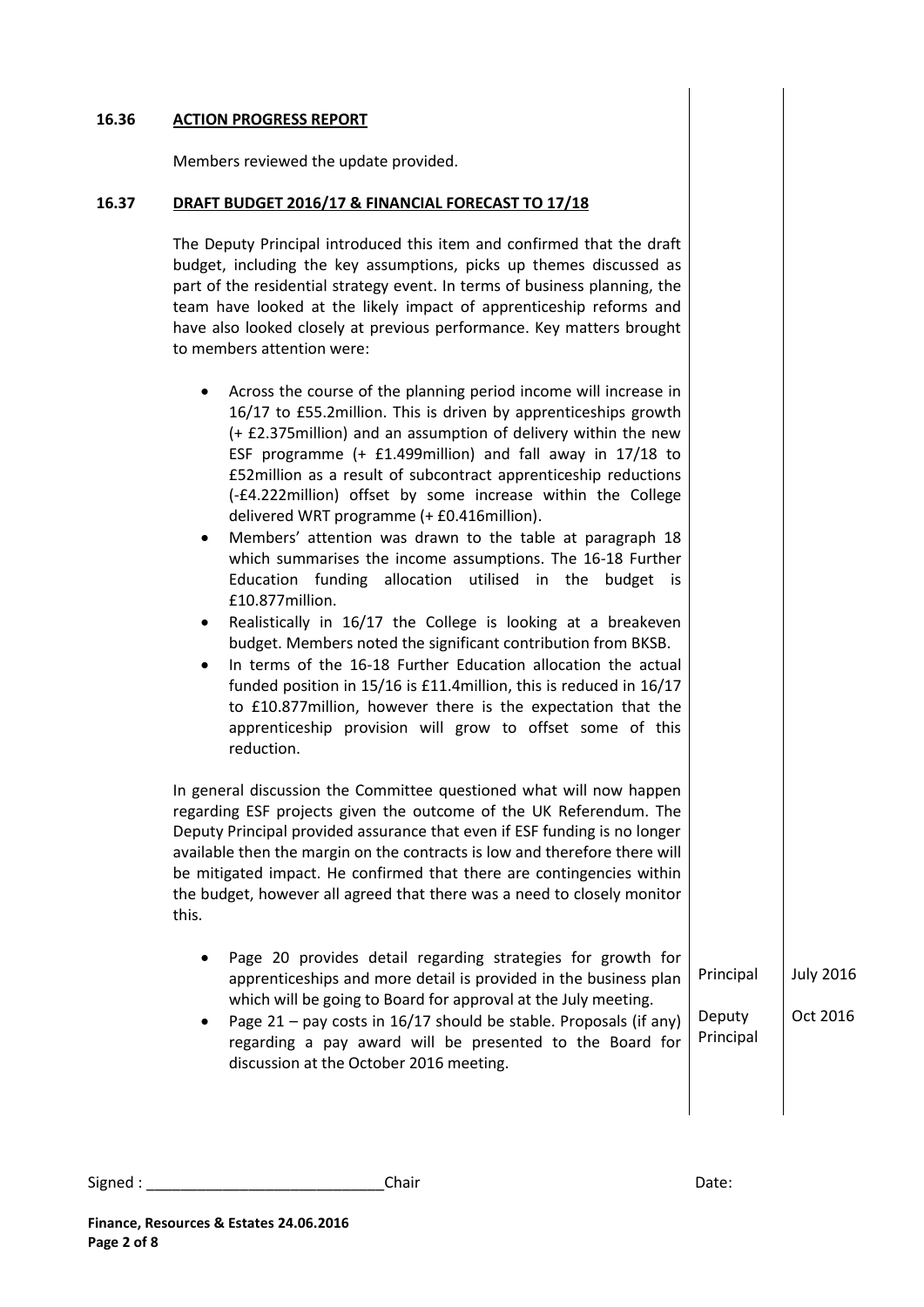The Committee discussed a 'bonus pot' for staff and asked that part of the proposals put forward in October look at some type of bonus scheme. The Principal indicated that, as a general rule, performance related pay or bonuses come with a lot of complications and are not favoured by the unions. If the College is to introduce some kind of bonus scheme then it will need to be a very simple way of consistently rewarding all staff, for example if the College were to obtain an Ofsted grade 1 then a bonus could be considered, this would be the same amount for each member of staff and would be based upon affordability. The Principal indicated that if the College is able to exceed its annual targets then it could look at providing a simple consistent award as a means of recognition.

- Page 22, section 50 sets out the requirements that the Board has to consider when setting the annual budget. These include;
	- a) A summary of the Colleges key strategic objectives.
	- b) A description of how the financial plan is consistent with the Colleges strategic objectives.
	- c) Explanation of major movements between plan periods for statement of comprehensive income and balance sheet headings.
	- d) Explanation of major variances between the latest outturn estimate for the current year and the original budget.
	- e) The contribution made by different areas of activity.
	- f) The Colleges self-assessment of its financial health and an explanation of any variance from the computed financial health grade.
- Section 62 provides a summary in terms of segmental contribution. Members' attention was drawn to annex 2 which sets out the respective contributions for the College and its subsidiaries for the budget in 16/17 and the forecast for 17/18. This sets out contributions at EBITDA and bottom line. The College is the biggest EBITDA contributor but then has the highest levels of depreciation and interest. BKSB continues to provide the biggest bottom line contribution to the College group result and will continue to grow in to 16/17 and 17/18.
- Within the Colleges business the budget for the franchise programme will see gross income for the College of £19.289million, of this £16.078million is apprenticeships and £3.211million traineeships and classroom provision. This will provide a gross contribution of £4.365million. From this gross contribution the allocation costing model for the direct and indirect costs of generating this activity would indicate that costs of £2.64million are relevant in the contribution analysis. This would mean that the partner programme would provide a net contribution of around £1.72million in 16/17 with the rest of the College programme making a similar deficit contribution.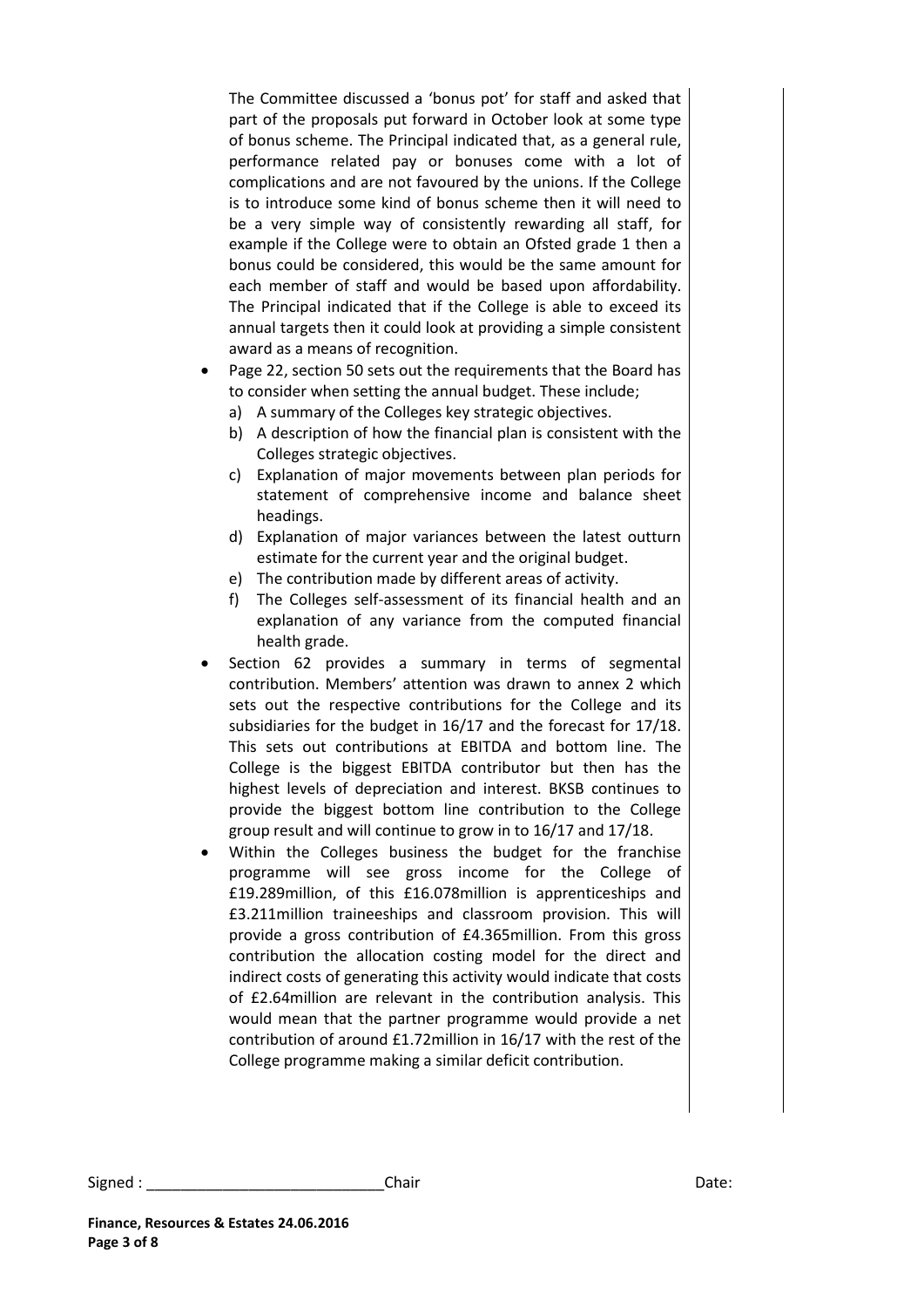- Page 26 sets out the new financial health assessment calculations. The new assessment grades will allow the College to get to the 'good' category much quicker. All acknowledged that this will positively impact upon how the College is externally judged.
- Page 27 sets out the key risks and challenges.
- Page 29 sets out the group position.
- Page 52 splits out performance for the component parts of the group.
- Page 53 provides the detail behind the assumptions made.

In reviewing the budget the Committee questioned what the growth target is for BKSB. It was explained that targets set are relatively prudent. It was explained that achievable targets are set and these are used as a tool to motivate the team. Assurance was given that the team has always exceeded the targets set for them. BKSB provides a 50% bottom line contribution.

Members reviewed the budget planning assumptions and agreed that in a challenging and fluctuating time the assumptions appeared reasonable and on best known facts/evidence to at this point in time. The Committee were happy that they were in a position to recommend the draft budget for 2016/17 and financial forecast to 17/18 for approval by the Board at its meeting in July.

AGREED: to recommend that the Board approve the draft budget presented for 2016/17 and the financial forecast to 17/18.

## **16.38 PARTNERSHIP CONTRACTS 2016/17**

The Deputy Principal introduced this item on behalf of the Head of Service and explained that the contracts list, the planned subcontractor arrangements for apprenticeships, and adult education budget. In relation to the latter the priority will be the D2N2 geographical area. Members' attention was drawn to page 55 where it sets out the contract planning process. Page 58 sets out continuing contracts and page 59 sets out carry over commitments.

Members reviewed the plans in place and noted that the reduced overall SFA allocations in both non priority and priority apprenticeship delivery and a continued increase in transactional management for the SFA have driven much of the decision making process for 16/17 allocations. There is a desire for consolidation of current partnerships and driving up quality which has led to a rationalisation and re-profiling of contracts across all partnerships together with review of the quality outcomes. As the direction of travel for the new titled Adult Education Budget (previously Adult Learner Responsive and Work Related Training NVQ funding) is to prioritise spending of this fund strand within the local LEP area.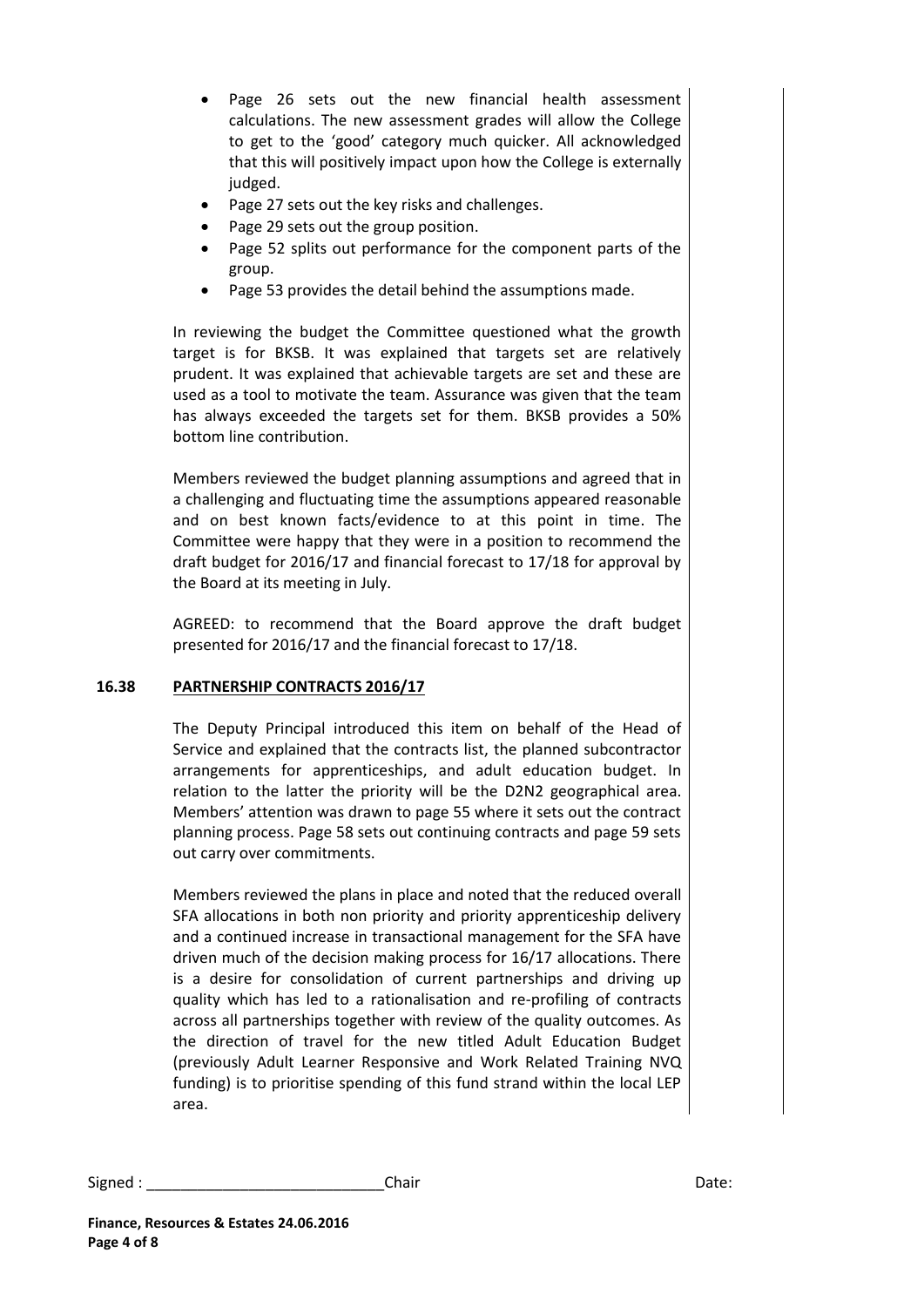The focus has therefore been on partners who can engage with employers in the D2N2 area and within the sectors they have identified as a priority. This has resulted in a reduction of allocation and therefore reduced contracts for a number of partners who have previously enjoyed relatively large allocations in this area.

The Committee considered the strategy and agreed that it was appropriate. They were happy to recommend that the Board approve the contract allocations proposed.

AGREED: to recommend that the Board approve partnership contracts presented for 2016/17.

### **16.39 BAD DEBT/WRITE OFFS**

The Deputy Principal introduced this item and drew members' attention to paragraph 5 which sets out the various different ledgers. All agreed that securing payment of debt will become increasingly important given the broadening of loans in the sector. It was noted that there was not a significant increase in the total opening and closing balances. Analysis of the bad debt provision highlights that the issue with bad debt mainly relates to specifics and not the general provision. The general provision is calculated at 5% of the remaining debt after the specific debts have been calculated in full.

Members' attention was drawn to paragraph 7 which sets out specific debtors. These are fully provided for in the income and expenditure accounts. He provided assurance to the Committee that there were no significant risks in terms of the management of the debt process.

AGREED: to note the content of the report provided.

## **16.40 RESERVES POLICY**

The Deputy Principal introduced this item and explained that the College has a number of specific requirements placed upon it since entering in to long term borrowing agreements to finance its building programme. These include specific targets for maintaining reserve levels at specific amounts and are included as a key part of the Colleges current financial objectives. It will be an important consideration in the Colleges reserves policy to properly reflect these requirements as an integral part of any agreed policy.

To respond to FRS102 changes the College needs to have a more considered reserves policy. In broad terms the College will seek to add around £1.5million to its reserves in each of the next 2 years moving from £9.7million to £11.2million to £13million over the planning period. The College does not hold a specific target for restricted reserves but does hold a number of properties which are likely to be disposed of in the medium term.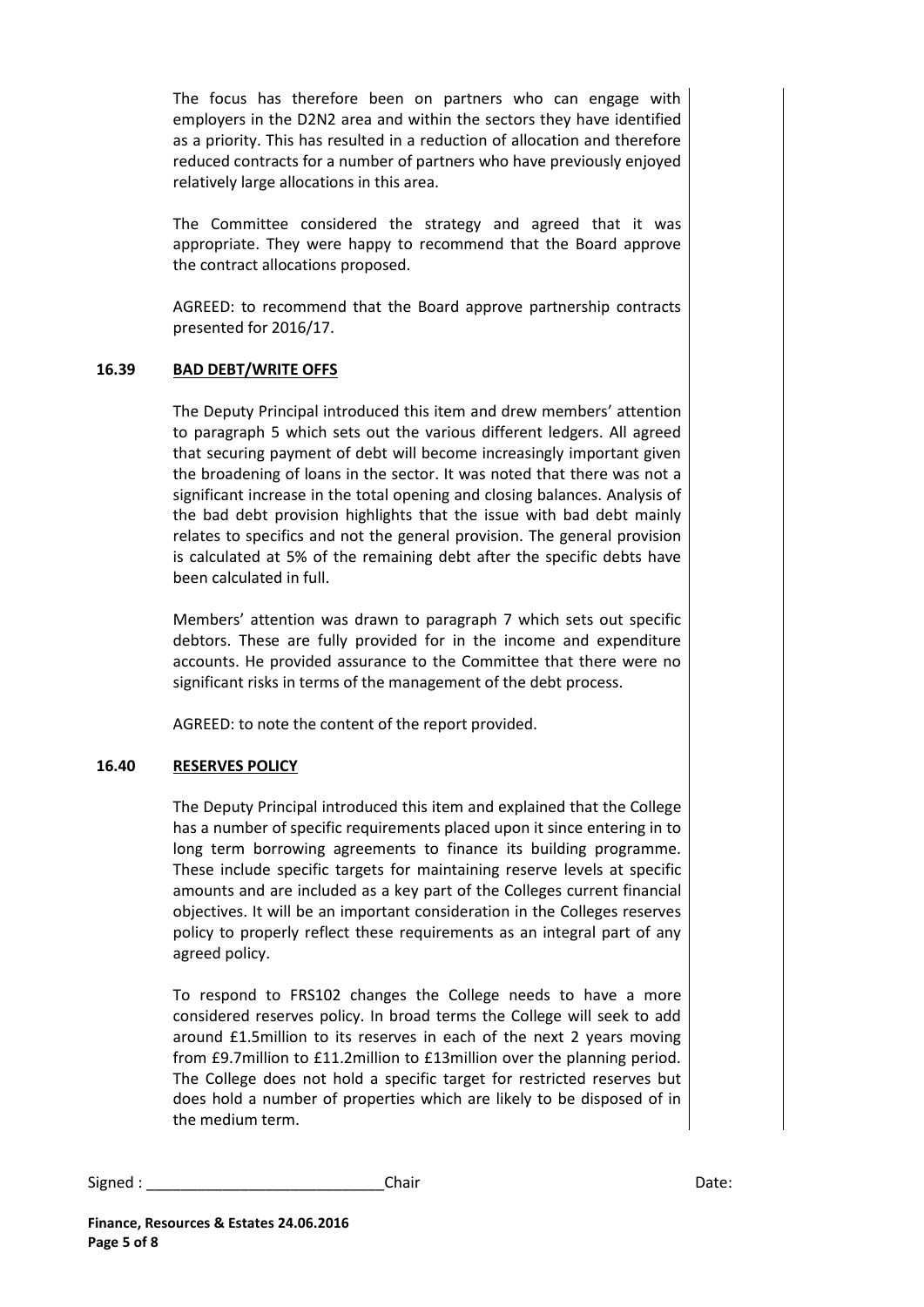To this end it would be appropriate to specifically hold any disposable proceeds from the sale of College properties to be applied to improving and maintaining the estate.

His proposal is that the Colleges reserves policy be 'the College policy is to carry forward a prudent level of reserves designed to meet the medium and long term requirements of operating the College and achieving the strategic objective whilst protecting against any unforeseen events and risks. The College will aim to hold income and expenditure reserves including FRS17 provision of £13million by the end of the 17/18 financial year and will monitor the progress towards meeting this target annually. Any reserves created through the disposal of property will be held in a restricted reserve and applied to future property improvement and maintenance. The College Board will review the reserves policy annually.'

The Board were happy that the terminology proposed was appropriate and were happy to recommend that the Colleges Reserves Policy presented be approved and the same be included with the 2015/16 financial statements.

As a general point it was noted that discussions on reserves tend to get wrapped up in conversations regarding bank covenants.

#### AGREED:

a) to note the content of the report provided; and b) recommend that the Board approve the proposed Reserves Policy which will be included within the 2015/16 Financial Statements.

#### **16.41 WHISTLEBLOWING POLICY**

The Clerk introduced this item and indicated that until recently the Colleges Whistleblowing Policy was incorporated within the Colleges Financial Regulations. The latter has been streamlined and as a consequence distinct policies have been separated out. The College has taken the opportunity to obtain legal advice on the content of the policy and Eversheds have recommended certain wording. This represents best practice in the sector. The Policy has been shared with the unions.

AGREED: to recommend that the Board approve the Whistleblowing Policy presented.

#### **16.42 COMMITTEE REVIEW**

The Committee took the opportunity to consider their performance and felt that they had achieved the objectives set out in the terms of reference. They felt that the terms of reference remained fit for purpose and therefore did not wish to make any recommendations for change to the Board.

| Signed | Chair | ,,,,,<br>Dale. |
|--------|-------|----------------|
|--------|-------|----------------|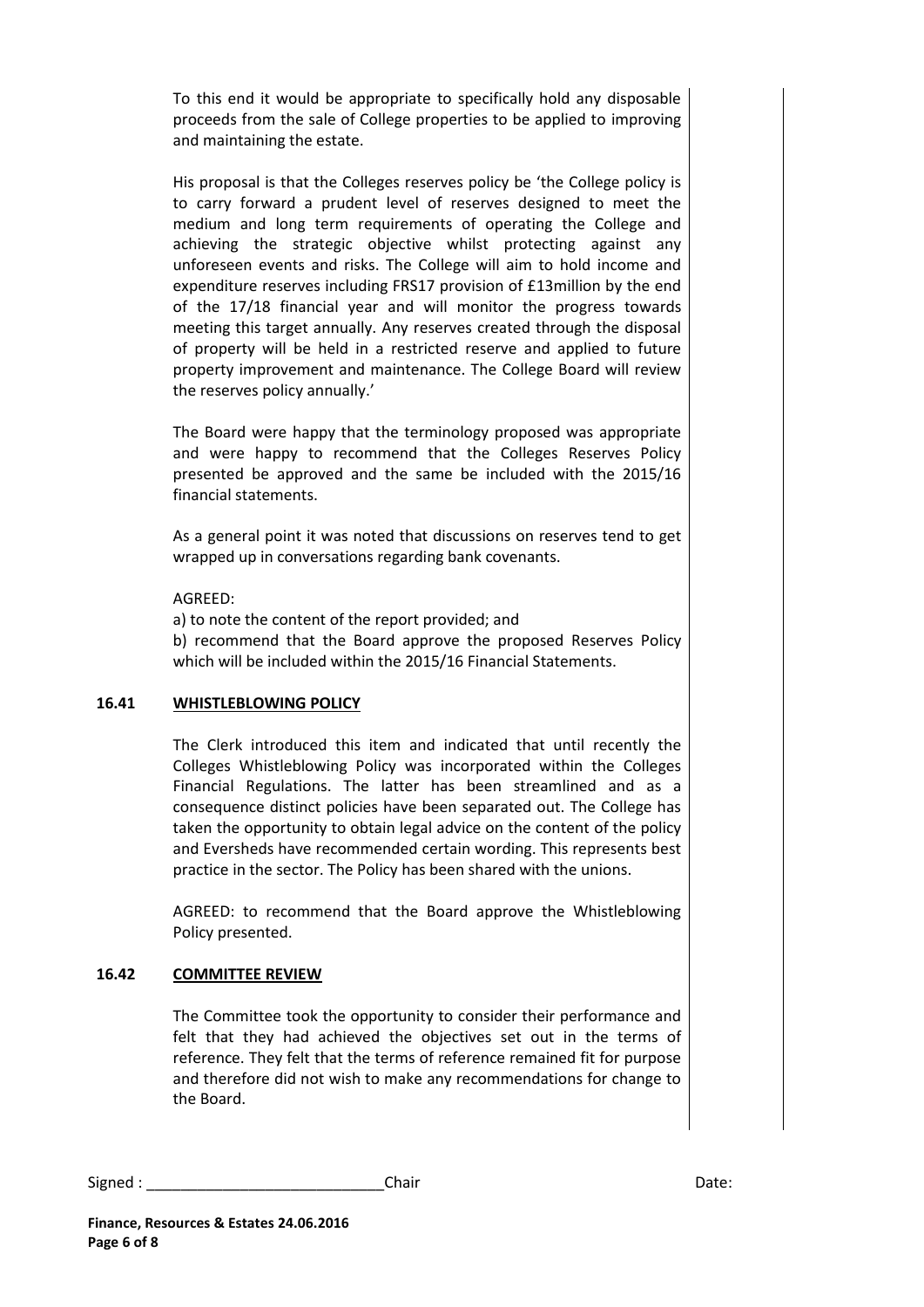In terms of membership this was noted as; Terry Dean, Malcolm Hall, Dame Asha Khemka, Hari Punchihewa, Alan Mele, Colin Sawers (until the conclusion of his term of office on 11<sup>th</sup> October 2016) and David Overton (for estates matters only). Given the challenge of quorum the Committee felt that there was merit in having one more additional Governor sit on this Committee. AGREED: to note the content of discussions. One comment made was that, as historically the Committee has struggled to secure quorum at the June meeting, the proposal was made to tag on the June meeting to the date of the residential event in 2017 rather than having it as a standalone meeting. The Clerk confirmed that she would check availability with the Committee Chair and clarify the position in relation to this at the earliest opportunity. Clerk July 2016 **16.43 MANAGEMENT ACCOUNTS TO APRIL 2016**  The content of the accounts was noted. **16.44 2015/16 PROJECTED YEAREND POSITION**  The content of the report was noted. **16.45 PROPERTY STRATEGY UPDATE** The content of the report was noted. **16.46 LONG TERM MAINTENANE REPORT** The Executive Director introduced this item and drew members' attention to section 2.1 of his report which confirms that a budget of £500k was allocated for reactive maintenance and planned projects as part of the College financial budget for 15/16. This budget was adjusted at midyear forecast and reduced to £415k based on anticipated in year expenditure. The main project undertaken in year was the LRC refurbishment. Members' attention was drawn to section 5 which summarises the reactive maintenance and planned project budgets for 16/17, total budget is £436,800 of which over £100k is capitalised. Members were asked to specifically note that £64.6k is provisionally allocated to redecoration and carpets at Station Park. Tenders in relation to this will be obtained early in the new calendar year. Also drawn to members' attention was section 7.7 of the report and the tender process for renewing the fire alarm at Ashfield House. He explained that Vision Studio School have deferred making a decision on their own tender outcome until final position of the College is known.